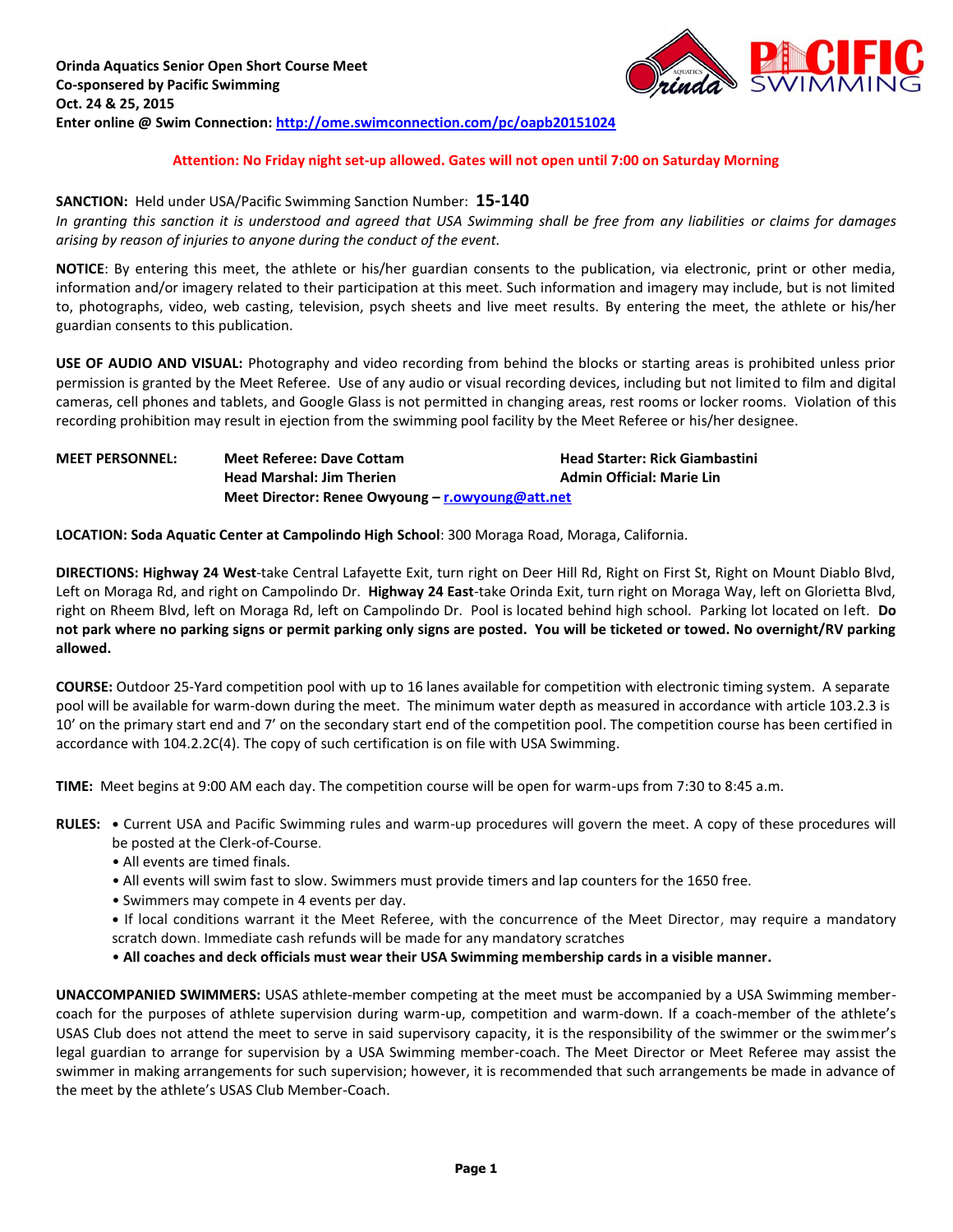**RACING STARTS:** Any swimmer entered in this meet, unaccompanied by a USA Swimming member coach, must be certified by a USA Swimming member coach as being proficient in performing a racing start or must start the race in the water. It is the responsibility of the swimmer or the swimmer's legal guardian to ensure compliance with this requirement.

### **RESTRICTIONS:**

- Smoking and the use of other tobacco products is prohibited on the pool deck, in the locker rooms, in spectator seating, on standing areas and in all areas used by swimmers, during the meet and during warm-up periods.
- Sale and use of alcoholic beverages is prohibited in all areas of the meet venue.
- No glass containers are allowed in the meet venue.
- No propane heater is permitted except for snack bar/meet operations.
- All shelters must be properly secured.
- Changing into or out of swimsuits other than in locker rooms or other designated areas is prohibited.

• Destructive devices, to include but not limited to, explosive devices and equipment, firearms (open or concealed), blades, knives, mace, stun guns and blunt objects are strictly prohibited in the swimming facility and its surrounding areas. If observed, the Meet Referee or his/her designee may ask that these devices be stored safely away from the public or removed from the facility. Noncompliance may result in the reporting to law enforcement authorities and ejection from the facility. Law enforcement officers are exempt per applicable laws.

• Coaches, Parents and Siblings may not use the pool

### **ELIGIBILITY:**

• Swimmers must be current members of USA-S and enter their name and registration number on the meet entry card as they are shown on their Registration Card. If this is not done, it may be difficult to match the swimmer with the registration and times database. The meet host will check all swimmer registrations against the SWIMS database and if not found to be registered, the Meet Director shall accept the registration at the meet (a \$10 surcharge will be added to the regular registration fee). Duplicate registrations will be refunded by mail.

• Swimmers age 13 & Over are eligible to enter this meet. There is no proof of time required. Entry times should be the swimmers actual short course time and not the minimum standard.

• Swimmers age 11 & 12 years must meet the SR-OPEN time standard as outlined by Pacific Swimming time verification procedures. No refunds will be given for times that cannot be proved.

- Swimmers under 11 years of age are not eligible to enter this meet.
- Disabled swimmers are welcome to attend this meet and should contact the Meet Director or Meet Referee regarding and special accommodations on entry times and seeding per Pacific Swimming policy.
- Entries with **"NO TIME" will be rejected.**
- No time conversions will be accepted.

**SEEDING:** Event seeding will be in the following order**:** conforming short course yards (SCY), non-conforming long course meters (LCM), and non-conforming short course meters (SCM) - USA Swimming rules 207.11.7B.

**CHECK-IN:** The meet will be deck seeded. Swimmers must check-in at the Clerk-of-Course. Close of check-in for all individual events shall be no more than 60 minutes before the estimated time of the start of the first heat of the event. No event shall be closed more than 30 minutes before the scheduled start of the session. Swimmers who do not check in will not be seeded and will not be allowed to compete in that event.

**SCRATCH RULE:** Swimmers entered in a timed final individual event that is seeded on the deck and who have checked in for that event, must swim in the event unless they notify the clerk of the course before seeding for that event has begun that they wish to scratch. Failure to swim and event will result in being barred from their next individual event in which the swimmer is entered that day or the next meet day, whichever occurs first.

**ENTRY FEES:** \$6.50 per event plus an \$8.00 participation fee per swimmer. Entries will be rejected if payment is not sent at time of request.

**ONLINE ENTRIES:** To enter online go to **<http://ome.swimconnection.com/pc/OAPB20151024>** to receive an immediate entry confirmation. This method requires payment by credit card. Swim Connection, LLC charges a processing fee for this service, equal to \$1 per swimmer plus 5% of the total Entry Fees. Please note that the processing fee is a separate fee from the Entry Fees. If you do not wish to pay the processing fee, enter the meet using a mail entry. **Entering online is a convenience, is completely voluntary,**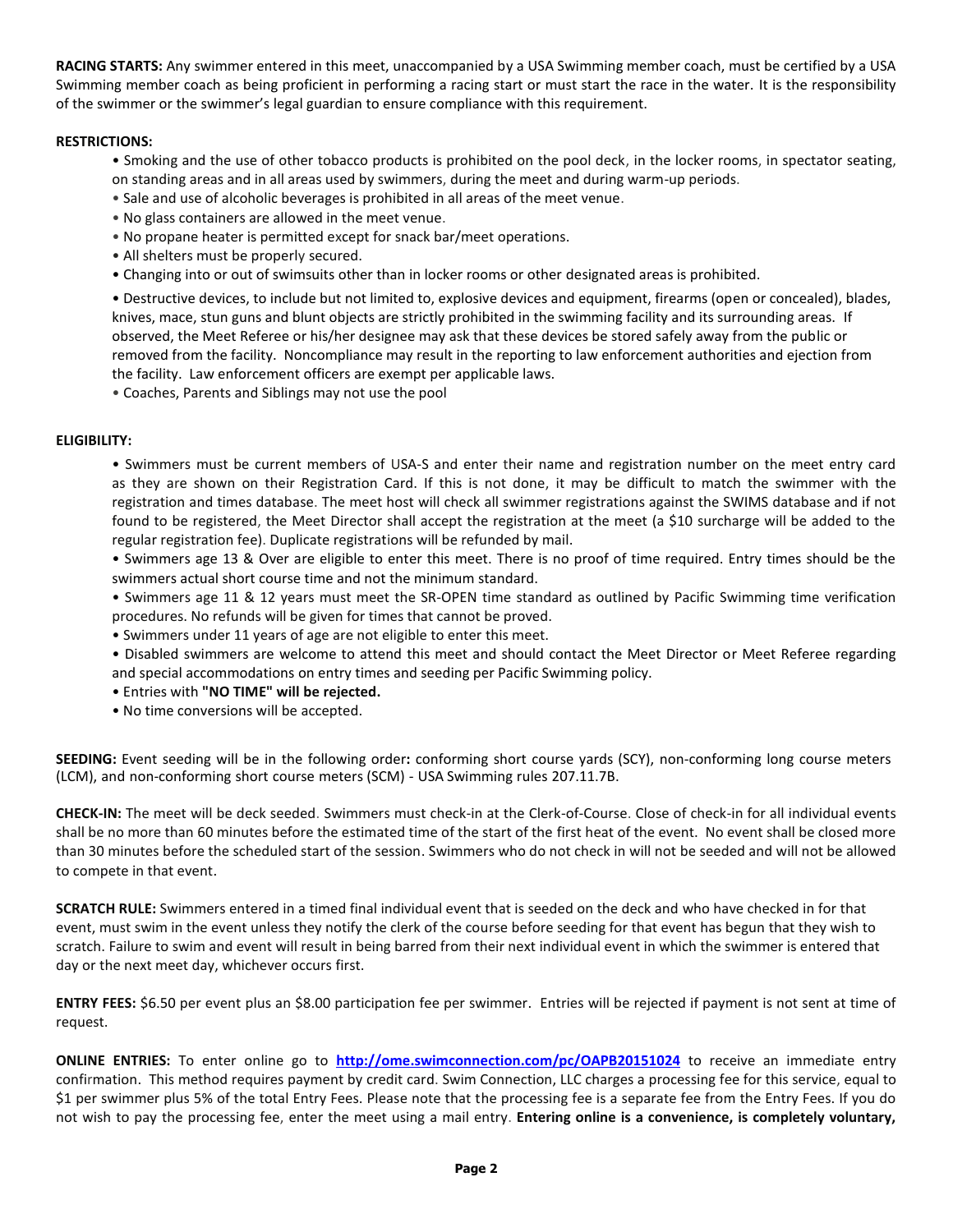**and is in no way required or expected of a swimmer by Pacific Swimming.** Online entries will be accepted through **Wednesday, Oct. 14th, 2015 (unless meet reaches capacity prior to that date).**

**MAILED OR HAND DELIVERED ENTRIES**: Entries must be on the attached consolidated entry form. Forms must be filled out completely and printed clearly with swimmers best time. Entries must be entered using the current Pacific Swimming procedure and be postmarked by midnight, Monday, Oct. 12<sup>th</sup>, 2015 or hand delivered by 6:30 p.m. Wednesday, Oct. 14<sup>th</sup>, 2015. No late entries will be accepted. No refunds will be made, except mandatory scratch downs. Requests for confirmation of receipt of entries should include a self-addressed envelope.

# **Make check payable to: Orinda Aquatics Mail/Hand Deliver entries to: Renee Owyoung, 6537 Liggett Drive, Oakland, CA 94611**

**AWARDS:** None.

**ADMISSION:** Free. A two-day program will be available for a reasonable cost.

**SNACK BAR & HOSPITALITY:** A snack bar will be available throughout the competition. Coaches and working deck officials will be provided lunch. Hospitality will serve refreshments to timers.

|                     | <b>Women's Events</b> |                | <b>EVENTS:</b>             |                | <b>Men's Events</b> |            |
|---------------------|-----------------------|----------------|----------------------------|----------------|---------------------|------------|
| <b>SCY</b>          | <b>LCM</b>            |                |                            |                | <b>SCY</b>          | <b>LCM</b> |
| 11-12 Time Standard |                       |                | Saturday, October 24, 2015 |                | 11-12 Time Standard |            |
| 5:32.89             | 6:18.79               | $\mathbf{1}$   | 400 IM (women)             |                |                     |            |
|                     |                       |                | <b>500 Free (men)</b>      | $\overline{2}$ | 5:47.89             | 5:12.79    |
| 2:32.99             | 2:55.79               | 3              | 200 Back                   | 4              | 2:20.69             | 2:41.39    |
| 1:10.69             | 1:19.99               | 5              | <b>100 Fly</b>             | 6              | 1:03.89             | 1:12.69    |
| 2:19.99             | 2:39.49               | $\overline{7}$ | 200 Free (women)           |                |                     |            |
|                     |                       |                | 200 IM (men)               | 8              | 2:23.29             | 2:45.49    |
| 29.99               | 34.29                 | 9              | 50 Free                    | 10             | 26.89               | 30.19      |
| 2:56.39             | 3:21.19               | 11             | 200 Breast                 | 12             | 2:40.49             | 3:04.09    |
| 21:27.19            | 22:09.69              | 13             | 1650 Free (women)          |                |                     |            |
|                     |                       |                |                            |                |                     |            |
| 6:12.69             | 5:34.69               | 15             | 500 Free (women)           |                |                     |            |
|                     |                       |                | 400 IM (men)               | 16             | 5:07.69             | 5:51.59    |
| 2:34.89             | 2:55.89               | 17             | 200 Fly                    | 18             | 2:22.29             | 2:41.49    |
| 1:10.79             | 1:22.29               | 19             | 100 Back                   | 20             | 1:04.69             | 1:15.49    |
| 2:36.79             | 3:00.29               | 21             | 200 IM (women)             |                |                     |            |
|                     |                       |                | <b>200 Free (men)</b>      | 22             | 2:08.39             | 2:27.89    |
| 1:04.99             | 1:14.09               | 23             | 100 Free                   | 24             | 58.69               | 1:07.39    |
| 1:21.99             | 1:33.89               | 25             | 100 Breast                 | 26             | 1:13.59             | 1:25.49    |
|                     |                       |                | 1650 Free (men)            | 28             | 20:13.29            | 20:43.39   |

**No time standards for swimmers age 13&over Swimmers in the 1650 must provide own timer and lap counter. All events swim fastest to slowest**